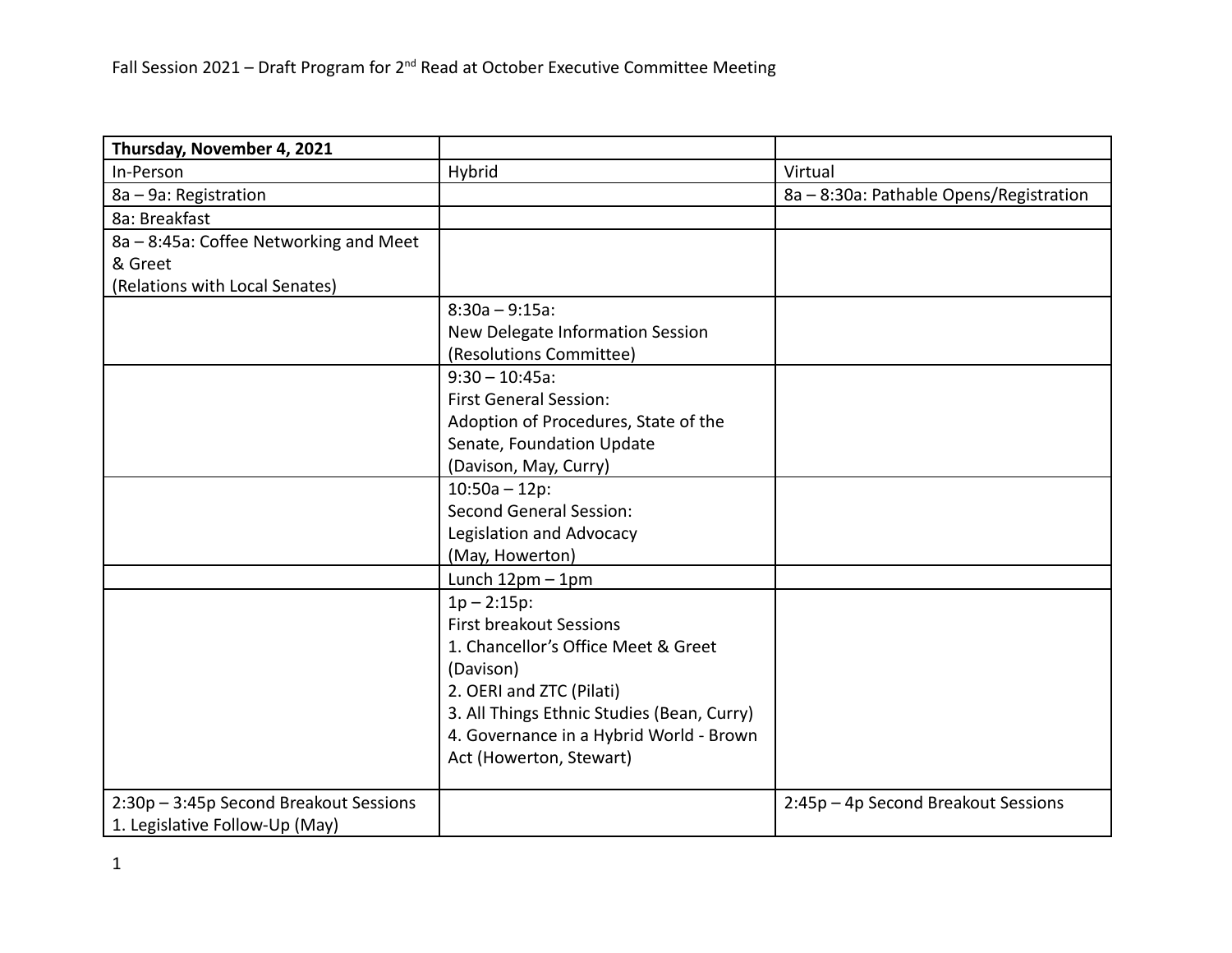| 2. Best Practices for Online Teaching      |                                 | 1. The role of Senates in General      |
|--------------------------------------------|---------------------------------|----------------------------------------|
| (Chow, Parker)                             |                                 | Education (Curry)                      |
| 3. Senate Leadership 101 (Gillis, Stewart) |                                 | 2. Grow Your Own (Velez)               |
| 4. Accessibility, Equity, and Online       |                                 | 3. Competency Based Education (Heard,  |
| Education (Roberson, Dyer)                 |                                 | Aschenbach)                            |
|                                            |                                 | 4. The convergence of online and       |
|                                            |                                 | in-person: how to navigate this space  |
|                                            |                                 | (Howerton)                             |
| 3:45p – 4:15p: Coffee and Snack Break      |                                 |                                        |
|                                            | 4:00p: Resolutions DUE          |                                        |
|                                            | $4:15p - 5:30p$ :               |                                        |
|                                            | <b>Third General Session</b>    |                                        |
|                                            | <b>Honoring Faculty Leaders</b> |                                        |
|                                            | Honorary Resolutions (4)        |                                        |
|                                            | <b>FELA Academy</b>             |                                        |
|                                            | (Davison, Kirk)                 |                                        |
| 5:30p – 6p: Resolutions and Amendments     |                                 | 5:30p – 6p: Resolutions and Amendments |
| at Plenary-Mandatory for Contacts          |                                 | at Plenary-Mandatory for Contacts      |
| (Gillis, Rutan)                            |                                 | (Velez, Curry)                         |

| Friday, November 5, 2021 |                                 |         |
|--------------------------|---------------------------------|---------|
| In-Person                | Hybrid                          | Virtual |
|                          | 8a – 9a: Registration Opens     |         |
|                          | $8a - 9a$ :                     |         |
|                          | Disciplines List                |         |
|                          | (Parker, Kirk)                  |         |
|                          | $9:15a - 10:30a$ :              |         |
|                          | <b>Fourth General Session</b>   |         |
|                          | DEI (Bean, Aschenbach - Davison |         |
|                          | requested Dr. Buul from CO)     |         |
|                          | $10:45a - 12:15p$ :             |         |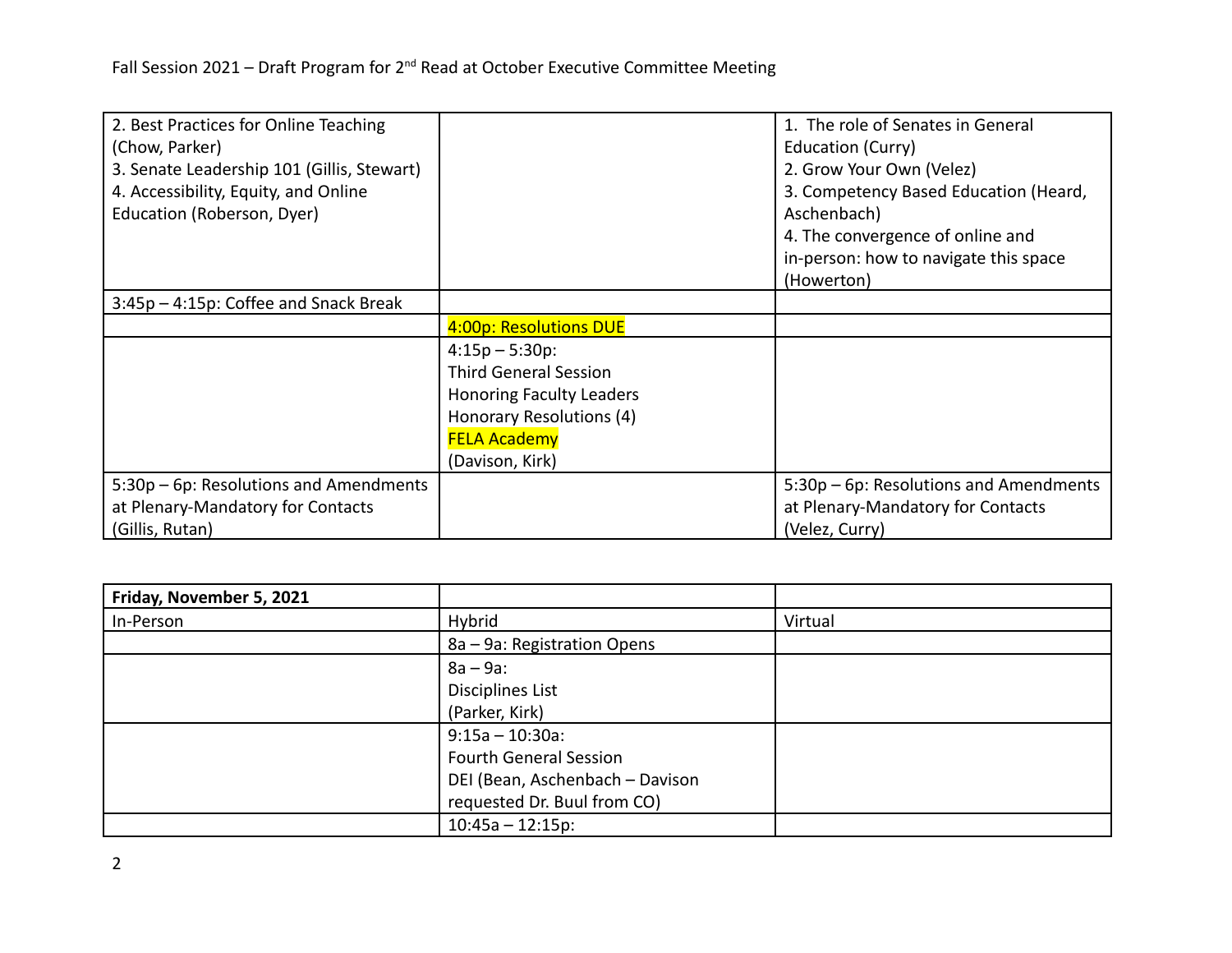|                                         | <b>Area Meetings</b>                     |                                            |
|-----------------------------------------|------------------------------------------|--------------------------------------------|
|                                         | Area A: Curry                            |                                            |
|                                         | Area B: Chow                             |                                            |
|                                         | Area C: Stewart                          |                                            |
|                                         | Area D: Parker                           |                                            |
|                                         | Lunch $12:15p-1p$                        |                                            |
|                                         | 12:30p: Amendments and Urgent            |                                            |
|                                         | <b>Resolutions Due</b>                   |                                            |
|                                         | $1p - 2:15p$ :                           |                                            |
|                                         | <b>Fifth General Session</b>             |                                            |
|                                         | Transfer                                 |                                            |
|                                         | (May, Wada - may want to contact ICAS    |                                            |
|                                         | to co-present)                           |                                            |
| $2:30p - 3:45p$ :                       | <b>Third Breakout Sessions</b>           | $2:30p - 3:45p$ :                          |
| <b>Third Breakout Sessions</b>          | 1. Transfer and AB 928 or a follow up to | <b>Third Breakout Sessions</b>             |
| 1. Hiring and EEO Regulations (Parker,  | the transfer GS (May, Wada)              | 1. IDEA Update (Pilati)                    |
| Heard)                                  |                                          | 2. Hot Topics for PT Faculty (Roberson)    |
| 2. Succession Planning (Stewart,        |                                          | 3. Paper on Learning Assistance and        |
| Howerton)                               |                                          | Coordinators (Aschenbach)                  |
| 3. Noncredit (Velez, Chow)              |                                          | 4. ASCCC Caucuses (Kirk)                   |
| 3:45p - 4:15p: Coffee/Snack Break       |                                          |                                            |
| $4:15p - 5:30p$ :                       | <b>Fourth Breakout Sessions</b>          | $4:15p - 5:30p$ :                          |
| <b>Fourth Breakout Sessions</b>         | 1. DEI Breakout (Aschenbach)             | <b>Fourth Breakout Sessions</b>            |
| 1. Mentorship (Kirk, Roberson)          |                                          | 1. What does it mean to be an anti-racist  |
| 2. Senate and Union Relations (Davison, |                                          | institution? (Heard, <b>EDAC Member)</b>   |
| Brill-Wynkoop)                          |                                          | 2. Presentation of 20-21 Periodic Review   |
| 3. 9+1 and 10+1 (Bean, SSCCC)           |                                          | (May, Epps)                                |
|                                         |                                          | 3. Equity-Driven Leadership (Chow, Gillis) |
| 5p-5:45p: Submitting Amendments at      |                                          | 5p - 5:45p: Submitting Amendments at       |
| Plenary-Mandatory for Contacts          |                                          | Plenary-Mandatory for Contacts             |
| (Gillis, Rutan)                         |                                          | (Velez, Curry)                             |